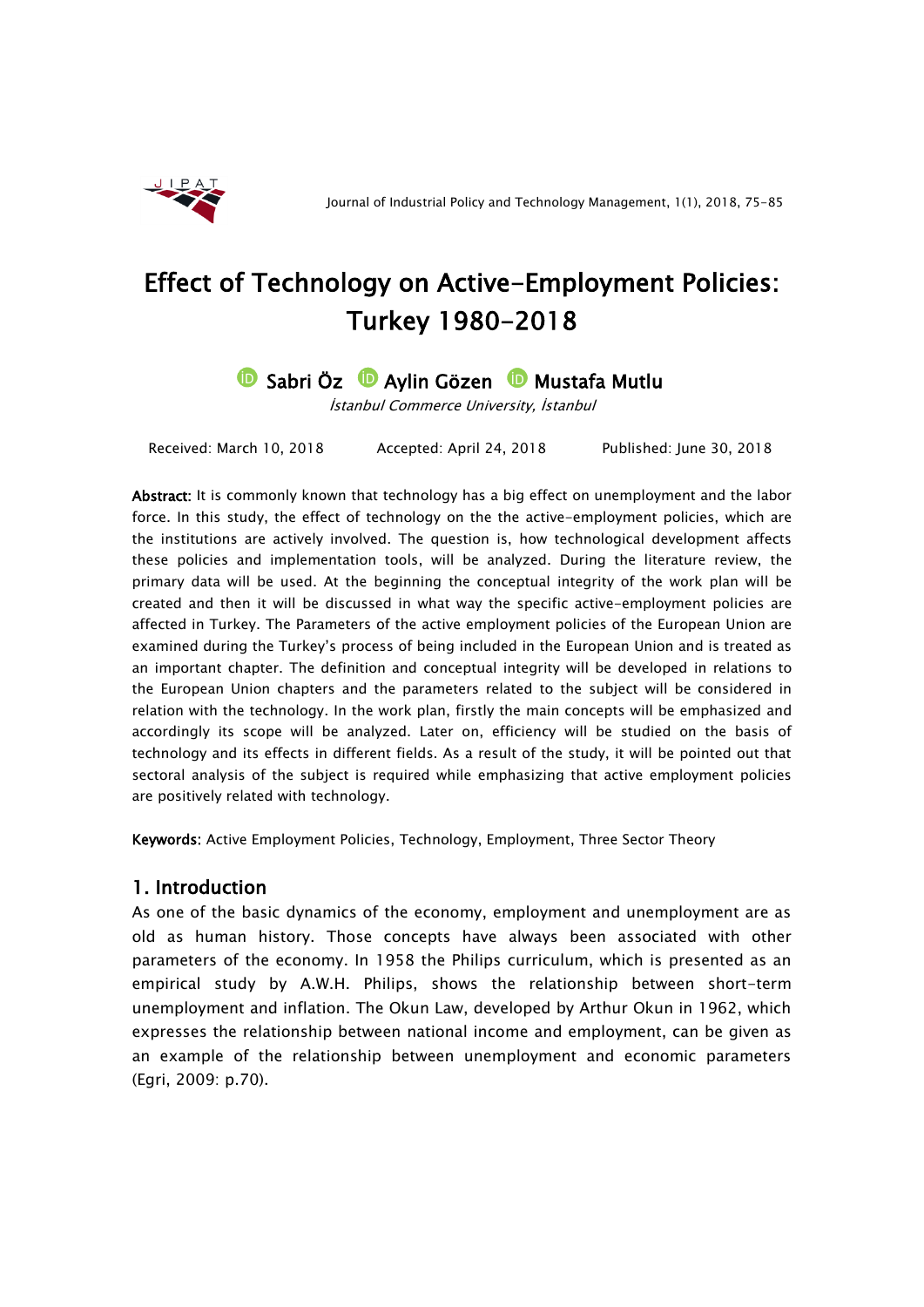While there are several studies related to economic development and unemployment, there are also many literature studies about how technology is related to technological development and employment. It is known that there is either positive or negative relationship between the above mentioned economic parameters and the technology. With the same methodology, there are different discourses on how the employment is affected by technology or how is the relationship between those two concepts.

In the early days of the industrial revolution, when it is the case that the labour force will have been replaced by the machines, as a current of thought "Luddism" was arised. The essence of Luddism is the idea of rebelling against the rising technology and machine crushing with the reason that those machines are the reason of their unemployment. And the people associated with this movement were the "Luddites". Luddist movements became a widespread movement right at the beginning of the nineteenth century (Çakır, 2005).

On the other hand it is also argued in the literature that Luddism provides an illuminating way of reflecting on technological change. We may see in the historical moment of Luddism a movement not against technology per se (though technology was indisputably a key issue), but one that was mounting a protest against changing ways of life in the opening decades of the nineteenth century. (Webster and Robins, 2003: p.6).

When it comes to the twenty-first century, a similar manifestation of people against indispensable development of technology can be regarded as a manifestation of a different transformation period. Nowadays, industry 4.0 transformation has started by industry 1.0 with lightless factories are transformed into a robotic industry where intelligent robots are dealing with the whole process of production by communicating with each. It is reported that a production plant in Germany has the capacity to produce 1400 vehicles with only 6 workers per day. Undoubtedly, this is a major problem, especially in case that employees who are suffering from loss of income who are also expected to buy those products as well.

It is inevitable that social workers will be unemployed if they are working in this area. However, this social formation provides for the emergence of professional transformations as well. Just like the new professions that emerged in the industrial revolution, it is possible to see differentiated professions and the ones that are no longer valid or expired.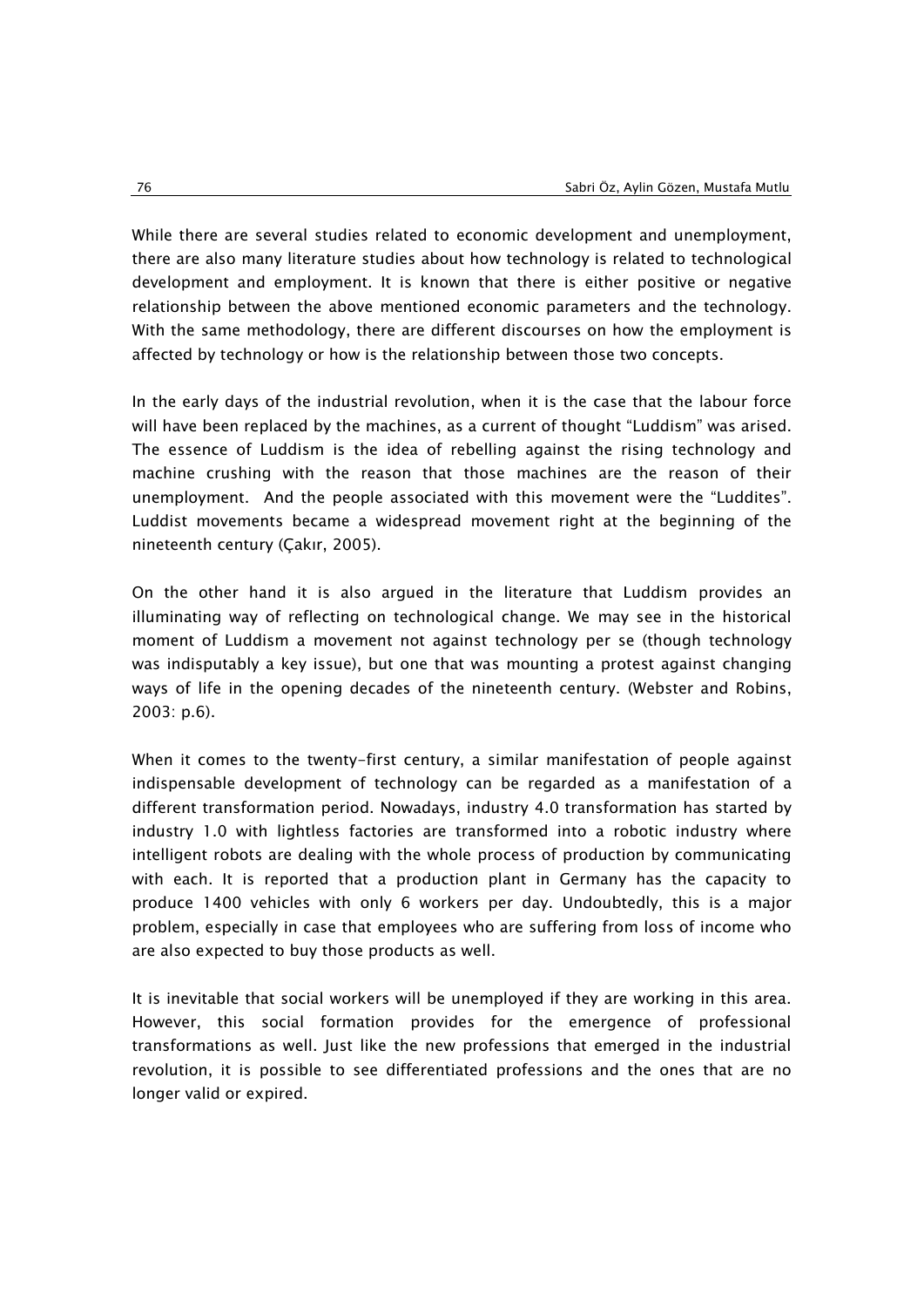Accordingly, this study examines how technological developments affect workforce and employment by keeping in mind that there is an index used for measuring the technological developments.

#### 2. Employment Policies

As it is known that there is a requirement for various employment policies in different periods of time in the whole world and in Turkey as well. Undoubtedly, wars and social events are among the most important factors in determining employment policies. In the transition stages of societies, employment is not often the central issue, but in case that the surplus of labour emerges, it became one of the major topics in the case of social reaction. Particularly in such a time period the topic of employment became one of the crucially important agendas for the policy makers. Notably by the period of industrial revolution, it is seen by the nation states that there are policies common or similar developed for global unemployment issue.

Actually, there are inevitable effects of wars on employment. Although it is necessary to evaluate the labour force in the military procurement and its processes beforehand, it is not the issue of labour force surplus but instead the necessity to the labour force for the remaining population after the war. It is possible to see worldwide policy changes as it is case in the implementation of the model which is expressed as "new deal" after the crisis of 1929 which is known as great depression in the world affecting the whole world. It is known that with the New Deal and the Roosevelt practices during the fight against unemployment in the 1930s, 22% of the unemployment in America came to single-digit figures (Tomasky, 2009).

On the other hand, while there are policies of employment with generally accepted policies, there are also employment policies differentiated by different geographical and cultural influences during different time periods in various regions of the world. Particularly 1980s is a breakthrough for Turkey in terms of economy. When the literature is reviewed, it can be seen that most of the studies regarding employment policies in Turkey are considering Turkey after 1980s. After 1980s, by abandoning the import substitution approach, Turkey has given importance to open economy, the free movement of goods and capital and the development of export (Oz, 2018, s. 11).

In the light of the developments in Turkey after 1980s, there has been both social and economic developments differently. There is a transition period from labor-intensive industry to the capital-intensive industry, and the industrial movements that had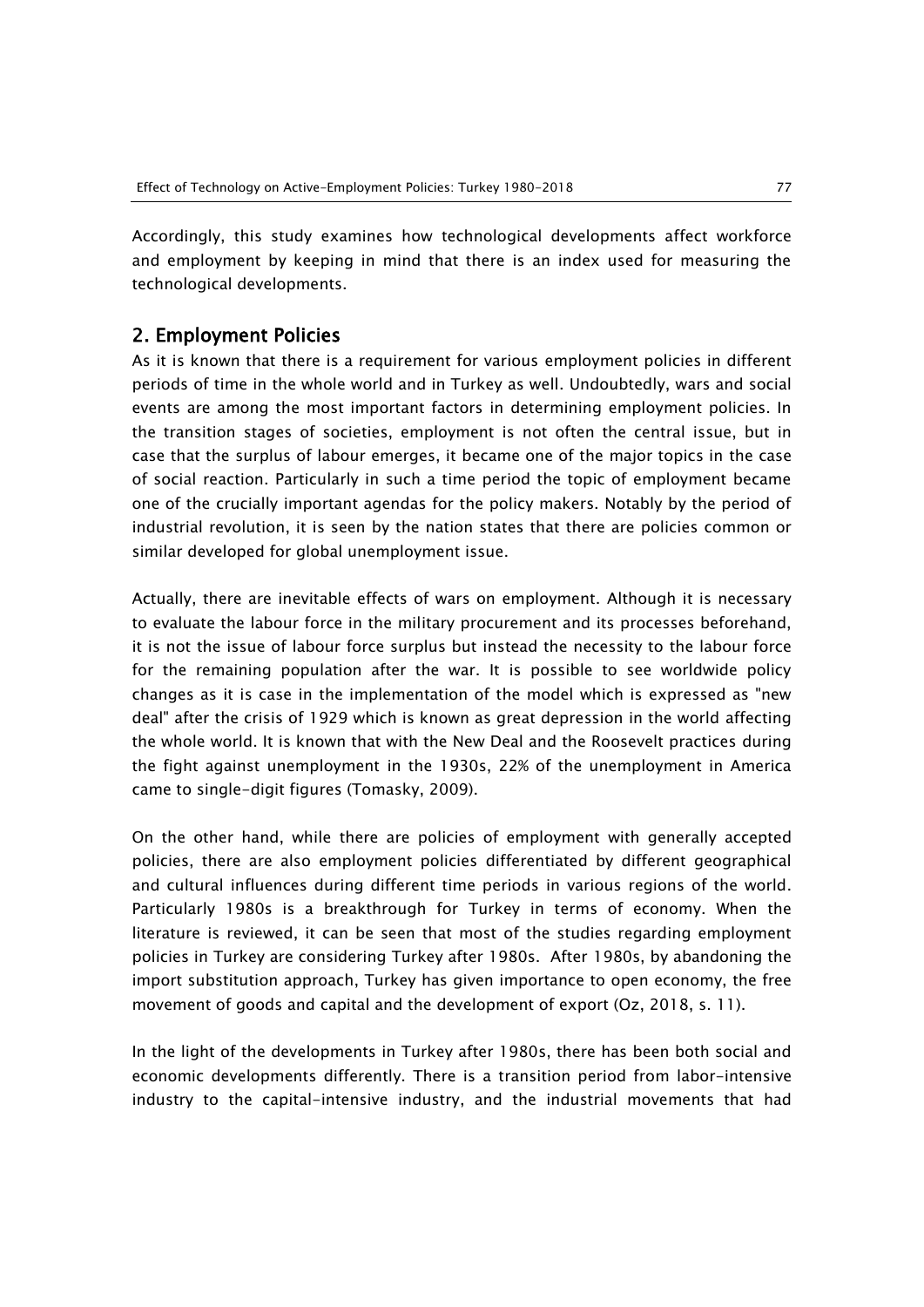started in the 1950s were maintained as well. Following the First Five-Year Development Plan published and implemented in 1933 in the pre-1980 employment policies, it is possible to see the decisions and implementations for the implementation of the following policies until 1980. A summary of the policies expressed in development plans, especially before the development of active employment policies, is mentioned below:

- The growth of investment volume: It is emphasized that both domestic and foreign investments will directly positively affect employment as well as economic growth.
- Slowing down labour substitution instead of labor-intensive investments: It is emphasized that capital-intensive investments should be slowed down by policymakers in a specific planning.
- Supporting the construction sector to expand the urbanization: This means that Turkey is passing through a rapid urbanization period. Therefore, it is emphasized that Turkey is in an important transition period and the construction of residences or work plants should not be restricted and instead it should be supported as well.
- Support for employment-enhancing sectors: It is emphasized that the sectors that support employment and that are in need of labour should be supported intensively. Industry projects that will evaluate and increase agricultural products in the first place should be supported.
- Supporting exports: In this case, it is stated that projects aimed at producing and dispatching to other countries according to their requirements and demands should be supported in accordance with an open economy other than the production for the materials used and needed in the country.
- Services and Training Sector Planning: Beyond the fact that the services sector is gaining importance in this market, training planning is emphasized. It is stated that in the fields that the country needs, it is necessary to set an education plan for the training of the workforce.
- Prevention of open unemployment: During the transition period from agriculture to industry, it is emphasized that urbanization will be implemented in a functionally planned manner and a larger relative structure than urbanization will prevent open unemployment.
- Supporting according to population density: The emphasis is on promoting the agricultural area industry when more than half of the total population is still in agriculture (rural area). Agriculture is an important parenthesis for employment. There are many positive factors in supporting the industry based on agriculture. These are: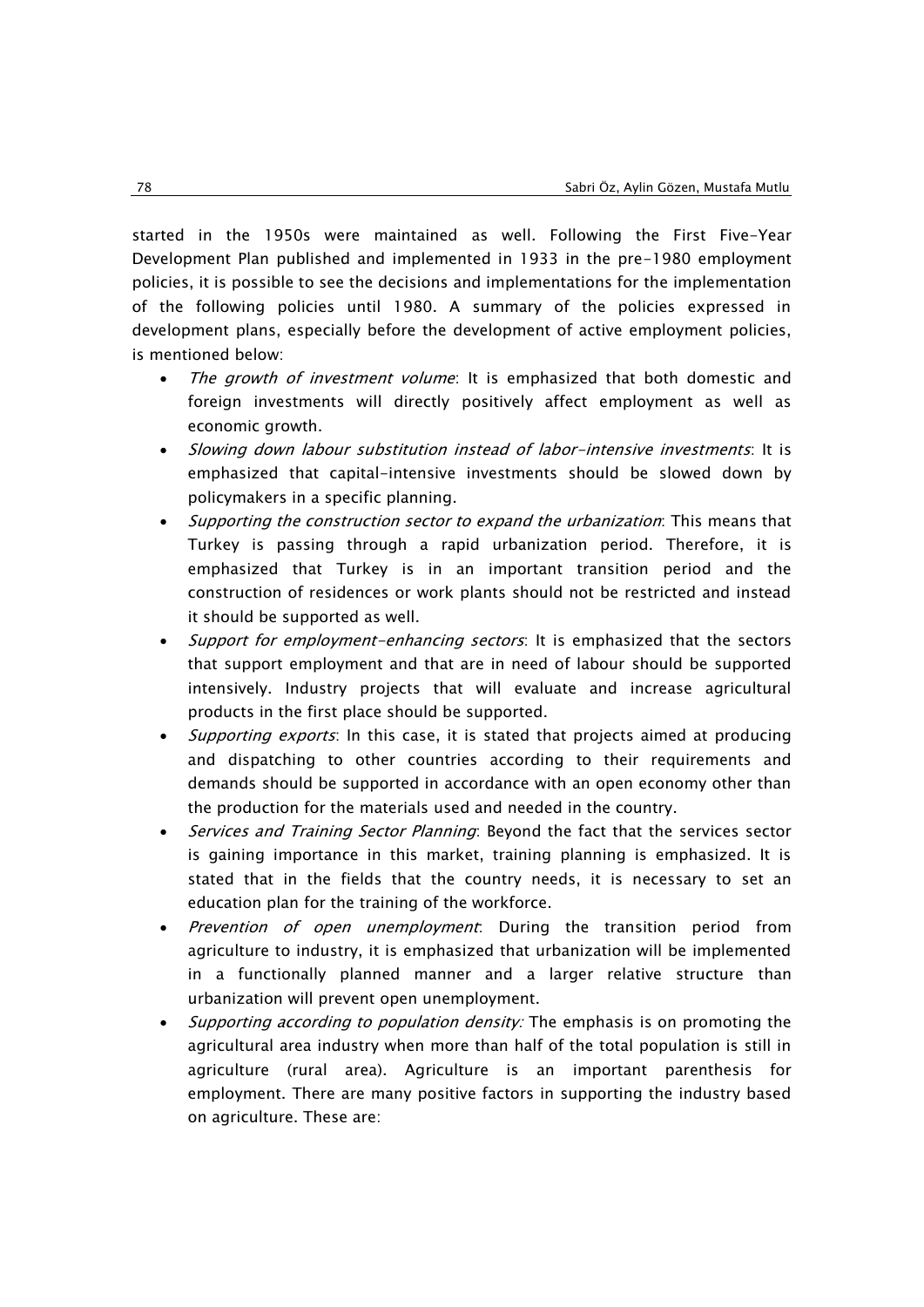- Reducing the speed of urbanization and the problems with urbanization,
- Strengthening local governments,
- Allowing fair distribution of income,
- Increasing the efficient use of agricultural land, In agriculture, the current deficit is reduced by decreasing loyalty,
- Reducing open unemployment, increase employment and labour force participation.
- Reducing the rate of unemployment by "labour mobility" (Yalcıntas, 2011:  $p.44$ ): As it is the case of Germany where they requested large amount of labour migration have requested from Turkey, however, is the labor for countries of the workers a sense of labour recruited from other countries also will provide partial reduction of the portion of employment it should be encouraged. It is envisaged that the provision of capital flows and the return to the country will also contribute to the opening of new investment opportunities and thus new employment areas.
- Employment incentive measures: In this context, it is emphasized that all kinds of employment oriented projects should be included in the scope of incentives.
- Regulation of related legislation: It has been emphasized that the legislator should take the regulatory measures for the working life and the work conditions should be regulated in order to positively affect employment and the facilities (Gokce, 1985: p.165).

It has been compiled from the above-mentioned policies in the development plan policies for Turkey. Apart from four five-year development plans put into practice until 1980, a very different period began after the 1980s. With the results of the free market open economy and the January 24 decisions instead of imported substitution, the labour market and employment policies with the state have become a big turning point (Karabulut, 2007: p.32)

Employment policies emphasize entrepreneurship based on low labour cost for free wage and export in this period, but unemployment is negatively affected by IŞKUR's implementation of active employment policies in 1988.

Active employment policies are the policies that the state implements for employment in the policy maker's practice. This area is the most common institutions İSKUR for Turkey. Organizations such as KOSGEB, TOBB and other ministries are also important institutions related to the issue. Particularly in technological developments, these institutions, which organize training by which the workforce acquires professional knowledge and skills that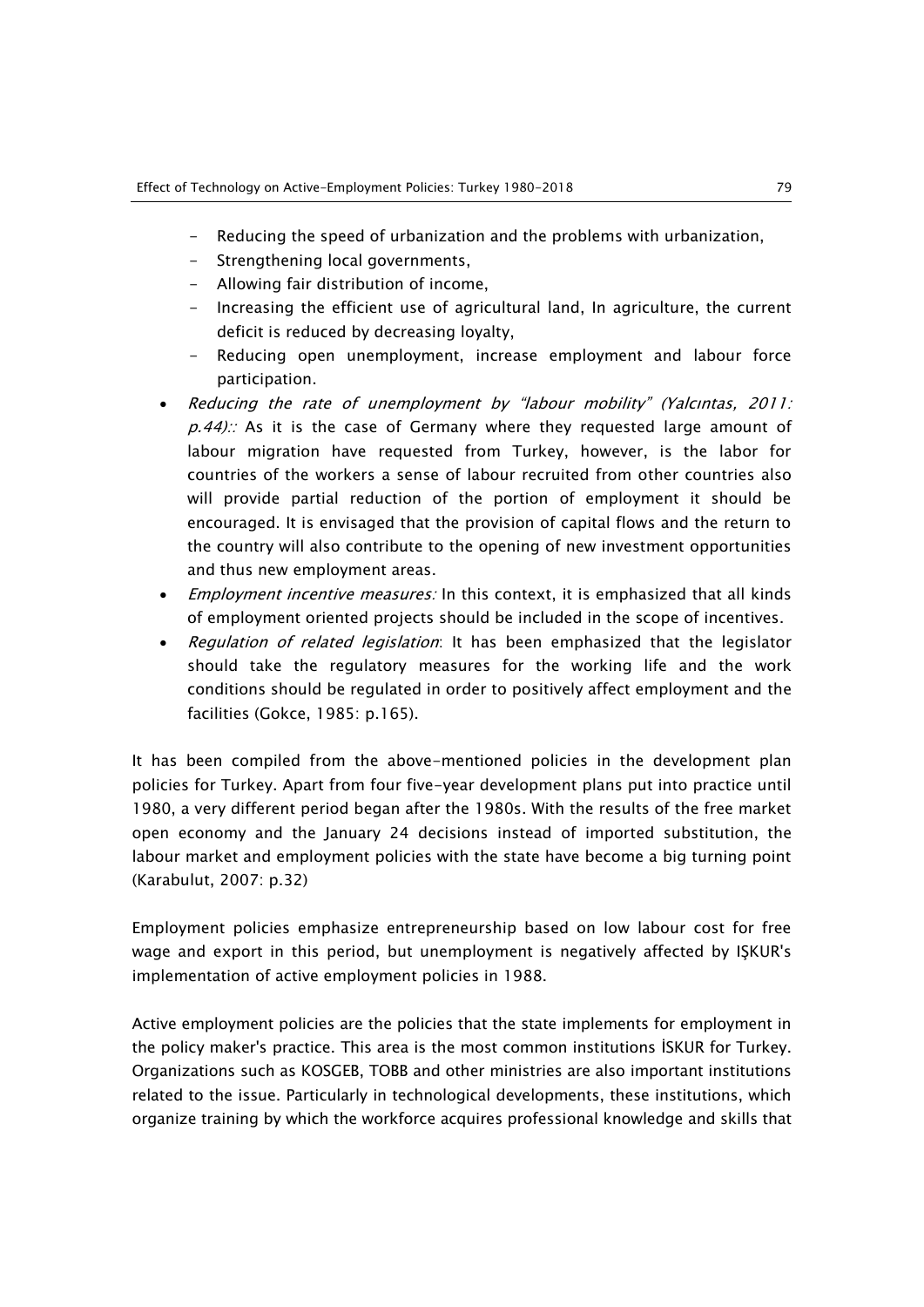should be possessed by the workforce, provide considerable contributions to employment within the framework of active employment policies. Legislative arrangements are also part of active employment policies in the context of establishing private employment bureaus. An important decision taken by the state within the scope of privatization and the agreement signed with the World Bank in 1994 has also been the determining factor in regards to active employment in terms of institutions.

#### 3. The Effects of Technology

In the history of economics, we see that the development of the economy has shifted from the hunter-gatherer society to the agricultural society, then to the industrial society and then to the information society (Oz, 2018: p.48). Technological developments, along with the industrial society, have come to the fourth industrial stage with different technological applications such as mechanization, followed by the use of electricity and digitalization, followed by the use of computer and internet, and finally the third generation industrial revolution and finally humanoid robots, artificial intelligence, virtual reality.



Source: Festo Training and Consultation…, 2018) Figure 1. Industrial Revolution Development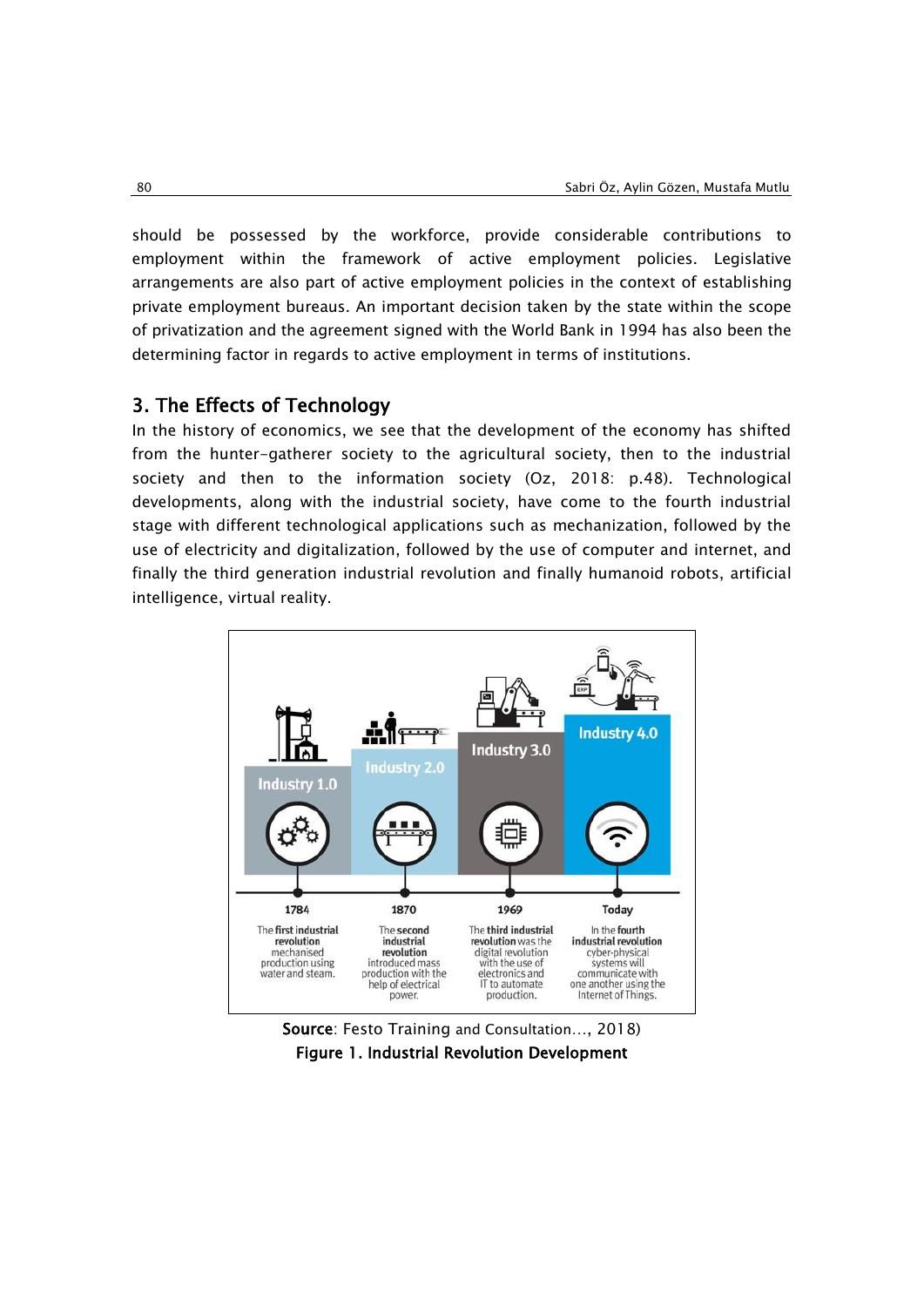| Table 1. Three Sectors of National Income<br>According to Developing and Developing Countries |                           |                        |                |
|-----------------------------------------------------------------------------------------------|---------------------------|------------------------|----------------|
| <b>GDP Comes From, %:</b>                                                                     | <b>Agriculture Sector</b> | <b>Industry Sector</b> | Service Sector |
| Developing Countries                                                                          | 20                        | 23                     | 57             |
| Developed Countries                                                                           |                           | 25                     | 70             |

Source: (Öz ,2018: p. 19).

It is stated that the development level of the countries and the usage of the technology are parallel to this transformation. This belief is explained by three sector theories. It is expressed in the three sector theories that the developing countries and the national income in the developed countries are recorded in the agricultural services sector (Oz, 2018: p.19). In this context, there should be a connection of unemployment to the developing and developed countries of the same sectors in accordance with the Okun Law, which is linked to national income in employment (Soubbotina and Sheram, 2000: pp.51-55). This relation is illustrated in the graphic below:



Source: (Dzhain, 2012: p. 15).

Figure 2. The Relationship Between Employment and Per Capita Income

It is seen that the use and development of technology and the sectoral transformation of employment are inevitable. As mentioned above, a situation requiring a ludist approach can be considered. However, contrary to the thesis of Karl Marx, technological developments in the short term are affecting employment negatively, but there is a view that there will be a rebalancing in the medium and long-term (Zaim, 1997: p.52).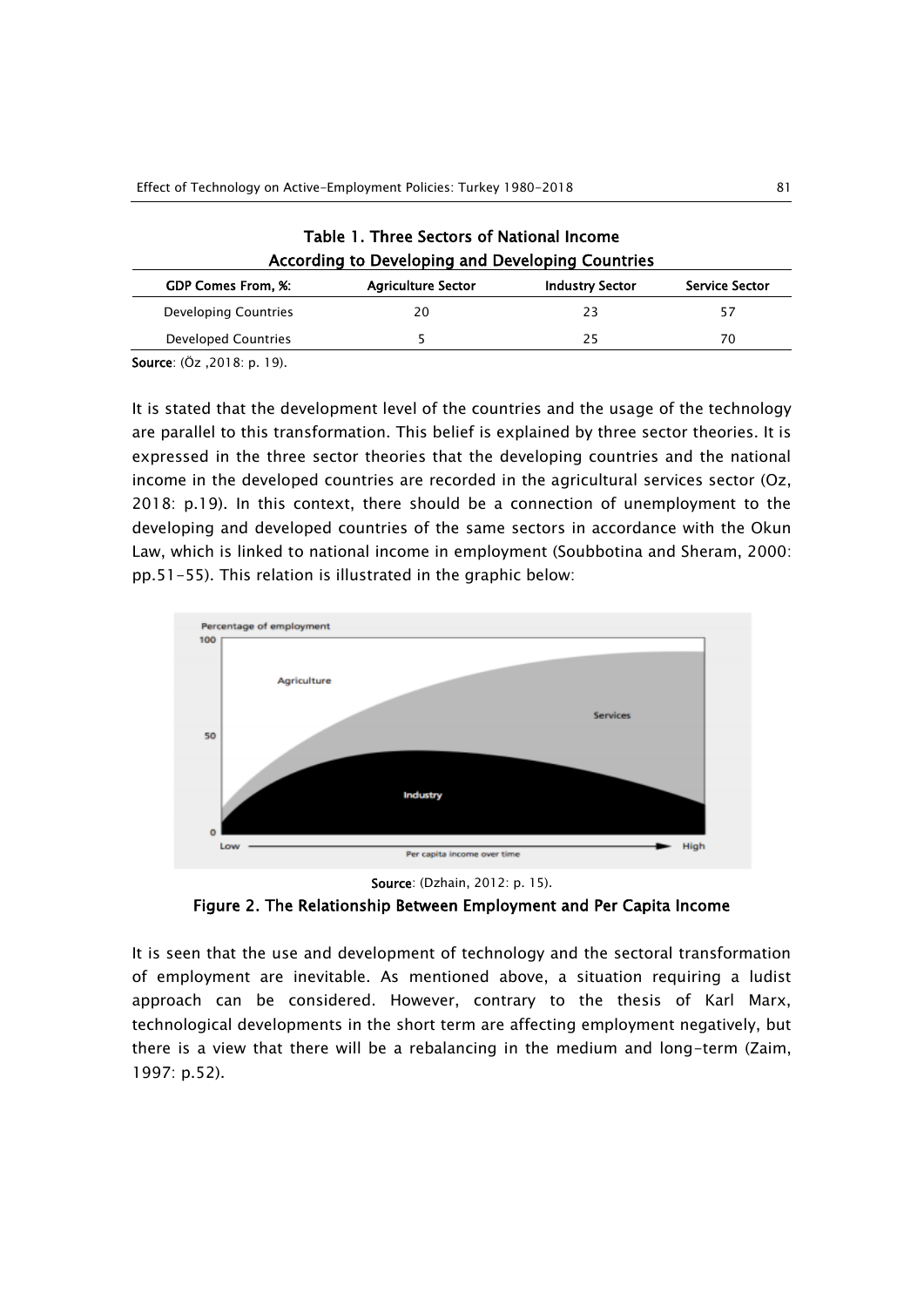On the other hand, a concept which is expressed as technological unemployment (Ekonomist, 2018) is accepted in the types of unemployment. It is also stated that unemployment should be considered as a variable independent of other economic parameters, with detailed studies on the reasons for unemployment in the struggle with unemployment (Yalcıntas, 1996: p.167). Hence the growth of a policy like active employment vs. inflation. It can be concluded that it should be perceived as a way to ensure the positive result of pure employment, not with the parameters. It is emphasized that in the sectoral basis, the same thinking, that is, employment should be examined and addressed alone.

### 4. The Interaction between Active Employment Policies and Technology: The Case of Turkey

Active employment policies are distinguished by the way and means of application from classical and passive employment policies. The concept and description were first made in 1948, although the active idiosyncratic in the concept of active employment policy was put forward as an intentionally introduced concept of low wages. Gesta Rehn and Rudolph Meidner have expressed the first time as a social democratic strategy for realizing the full employment objective that inflation is under control for the active employment policy (Thomas, 1996: p.698). As mentioned above, they are related to inflation rather than national income. In the active employment policy, there is a contrast to the expression of the Philips Curve for the short term.

OECD identified employment policies in seven main groups. The table below is shown by active and passive distinction from these policies (Asa and Turnham, 1994: p.23).

| Table 2. ACTIVE FASSIVE LITIDIOVITIENT FUILTES |                       |
|------------------------------------------------|-----------------------|
| <b>Policy</b>                                  | <b>Active/Passive</b> |
| Consulting and matching of the Public Sector   | Active                |
| Occupational training programs                 | Active                |
| Private sector employment subsidy              | Active                |
| Youth entrepreneurship policies                | Active                |
| Disability-oriented employment policies        | Active                |
| Unemployment insurance                         | Passive               |
| Early retirement                               | Passive               |
| $\sqrt{2}$                                     |                       |

Table 2. Active Passive Employment Policies

Source: (Biçerli, 2005: p. 4).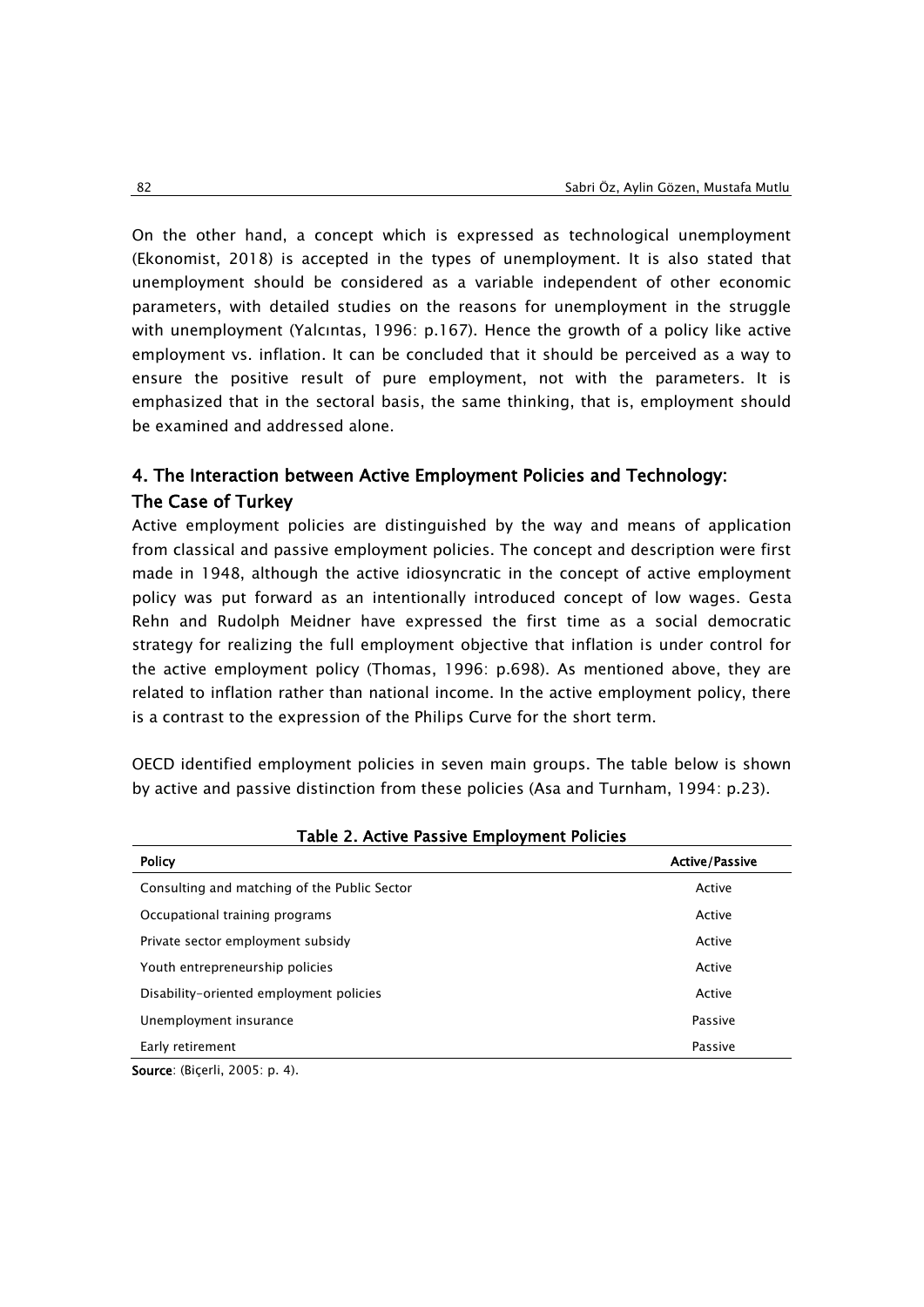In general, although technological developments affect employment with negative aspects as mentioned above, the situation is different when the subject is related to active employment. As it is mentioned in the table 2, the effects of technological developments for each area should be evaluated separately. The situation being reviewed for Turkey in 1988 with a reputation in any field is required to obtain a detailed their contribution to employment in the first five steps mentioned above.

Both the consultancy process and the mapping process can be done in a short time and in a short time with the help of the portals which are written to the consulting and matching of the KAM, İŞKUR or the privatized private employment bureau with technical software. This will positively affect employment, as it will reduce the number of unemployed who have not yet responded to the job during the reference period.

It is also known that technological developments will positively affect the development of vocational training programs and new professions. As mentioned above, the formation of big data in order to qualify the qualifications of both the new professions and the existing professions will have very positive results and shorten the job finding process. This will contribute positively to employment, as it will reduce the likelihood of seeking and finding a job.

The fact that the employment subsidy for the private sector is weighted by supporting the projects on value-added products, the knowledge that technology-based direct investments produced in universities, technoparks and research and development centers are supported, and the share of projects supported by business ideas and unemployed in the labour force It is useful to note that technology directly affects the positive direction.

Although the special employment support given to young people, disabled people and even women is not directly related to technological development, the support of institutions such as KOSGEB as new entrepreneurship and especially the support given to high technology and knowledge-intensive sectors that are added value affects employment positively.

#### 5. Conclusion

In the light of the positive developments expressed, it is necessary to put the data belonging to each domain in order to measure the technology even if it appears that it affects the active business policies positively. As an index of technological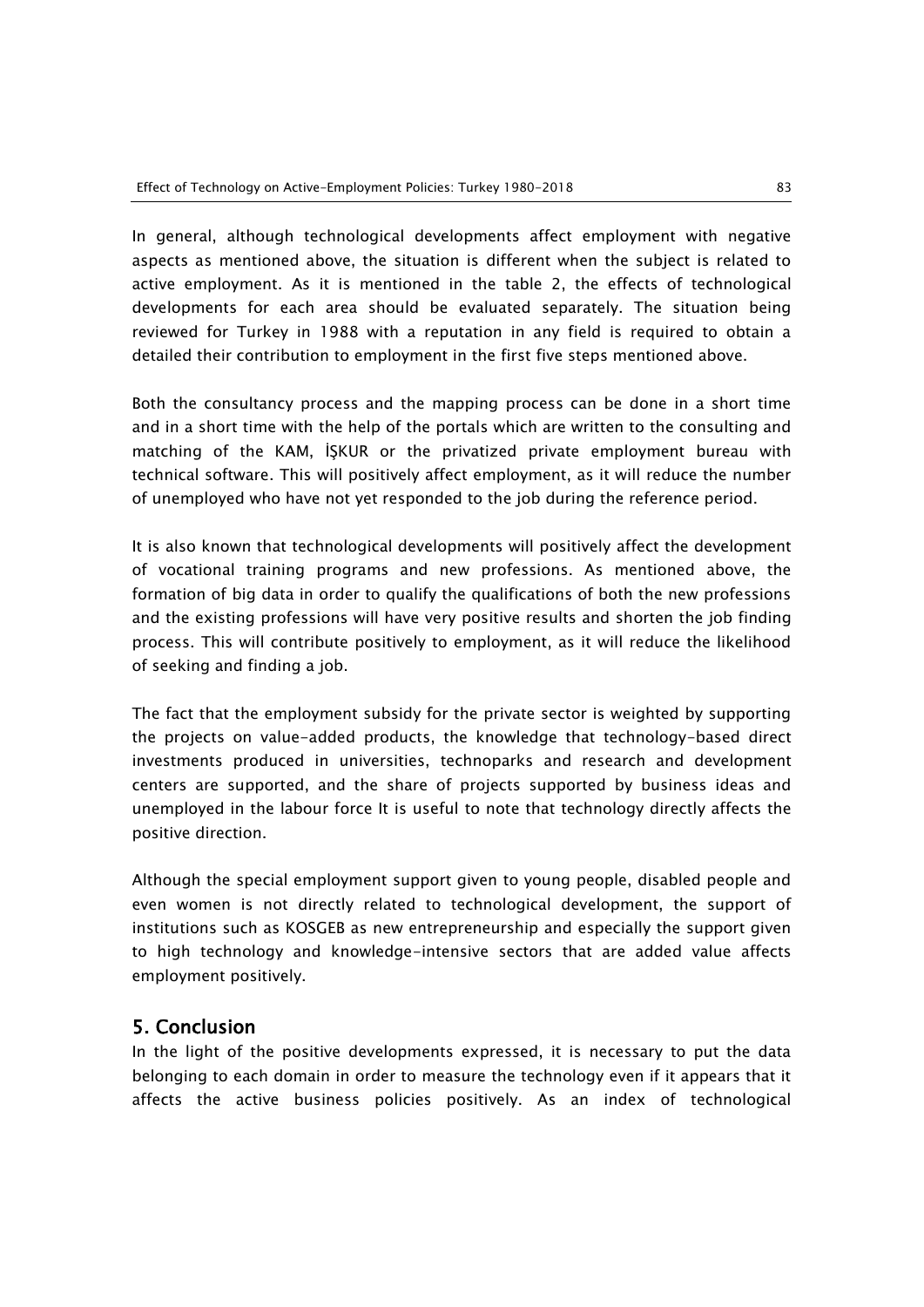developments, there are parameters set out by the International Telecommunication Union (ITU) (ICT development index, 2018). In order to obtain a statistical clarification, it is necessary to carry out a study in which the role of active employment in the change of employment in the sectoral and regional sense should be taken as dependent variable and the data of ICT development index should be taken as independent variable.

To sum up, in this study as a result of the literature review it is underlined that active employment policies are positively affected by technological developments. However, it is important to note that one another benefit of the study is to set out regression analysis by using the regional and sectoral data which is received. İt is expected that such an analysis will be leading the way for future studies related to the interaction between technology and employment policies.

#### References

- Biçerli, M. K. (2005). Aktif istihdam politikaları işsizliği azaltır mı?. Çimento İşveren Dergisi,  $6(19)$ , pp. 4-15.
- Çakır, S. M. (2005). Ludizm, işçi sınıfı ve tarih hep ileri akar. Sendika.Org. Retrieved from http://sendika62.org/2005/08/ludizm-isci-sinifi-ve-tarih-hep-ileri-akar-s-murat-cakir-4163.
- Dzhain, N. (2012). Development of the tertiary sector: A comparative analysis between BRIC countries and select developed economies.
- Eğri, T. (2009). İşsizlik ve ekonomik çıktı ilişkisi: Mısır için okun yasası analizi. Journal of Yaşar University, 13/49, pp. 68-78.
- Ekin, N. (1971). Gelişen ülkelerde ve Türkiye'de işsizlik. Istanbul: İ.Ü. İktisat Fakültesi.
- Ekonomist (2018). Retrieved from https://ekonomist.co/akademi/issizlik-turleri-6722/.
- Festo Training and Consultation Documents, Industry 4.0 and Change. Retrieved September 2018, from https://www.ibm.com/internet-of-things/tr-tr/iot-solutions/iot-manufacturing/ ?cm\_mmc=Search\_Google-\_-MEA\_Watson+IoT+forManufacturing\_MEA-\_-EA\_TR-\_- +industry+4.0&cm\_mmca1=000032LB&cm\_mmca2=10005255
- Gökçen, A. M. (1973). Türkiye'de istihdam politikası. İstanbul Üniversitesi İktisat Fakültesi Mecmuası, 33(1-4).
- International Telecommunication Unity, ICT development index, Retrieved from http://www.itu.int/net4/ITU-D/idi/2017/index.html, s.e. 3 Eylül 2018.
- Janoski, T. (1996). Explaining State intervention to prevent unemployment: the impact of institutions on active labour market policy expenditures in 18 countries. içinde International Handbook of Labour Market Policy and Evaluation, Edit: Günter Schimid, Jacqueline O'Reilly ve Klaus Schömann, Edward Elgar, Cambridge, 697-723.
- Karabulut, A. (2007). Türkiye'deki işsizliği önlemede aktif istihdam politikalarının rolü ve etkinliği. (Basılmamış Uzmanlık Tezi) , İŞKUR. Ankara.